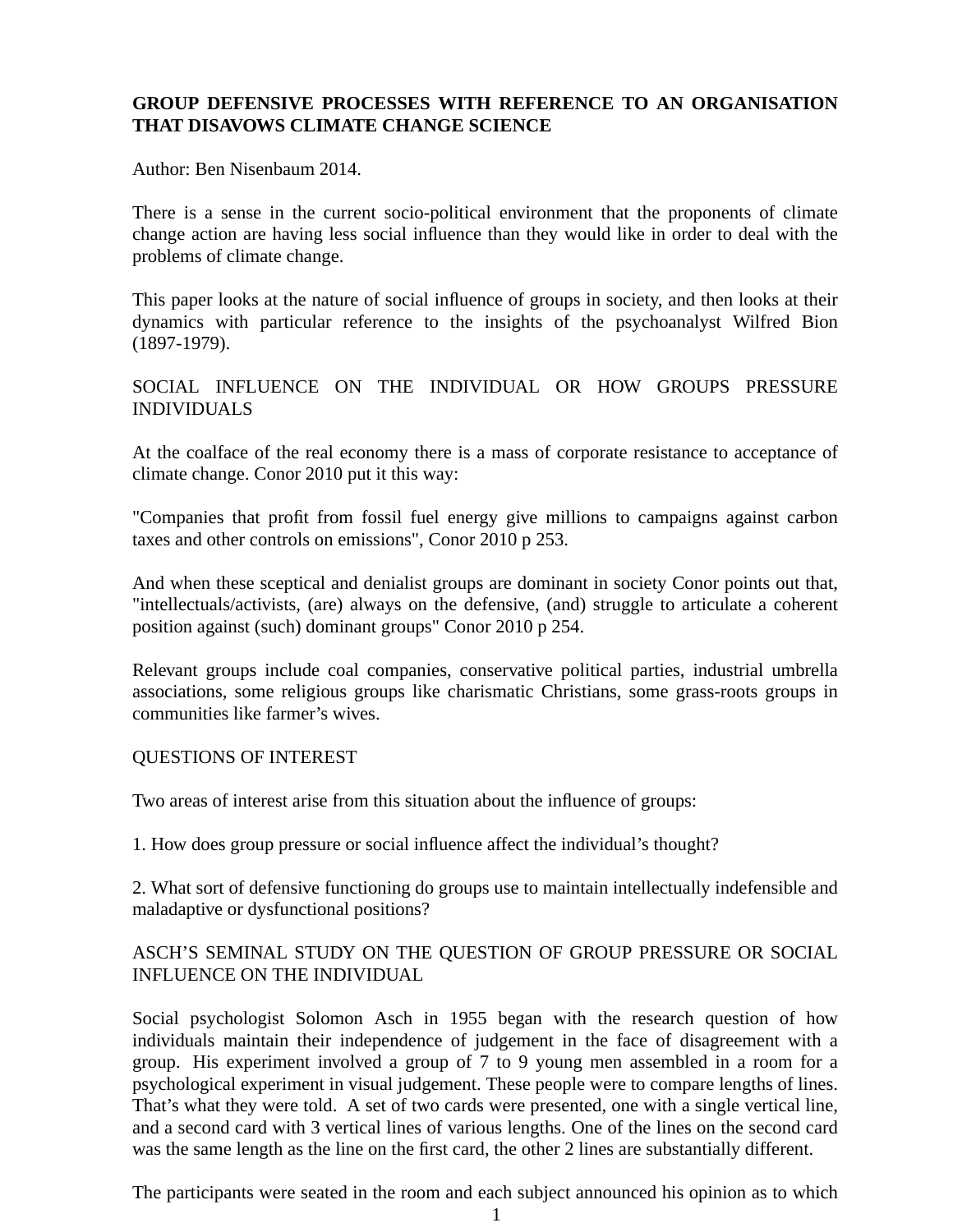line on the second card matched the line on the first card. For the first few sets of cards, everyone agreed on the lines which match.

Then the first 8 participants, who were confederates of the experimenter, purposely matched a wrong line, so the subject at the end was confronted with having to agree with the majority or follow with his perceptual senses.

Results showed that 36.8% of subjects went with the majority. How come?

Asch wrote: "Among the extremely yielding persons we found a group who quickly reached the conclusion: "I am wrong, they are right." Others yielded in order "not to spoil your results." Many of the individuals who went along suspected that the majority were "sheep" following the first responder or that the majority were victims of an optical illusion; nevertheless, these suspicions failed to free them at the moment of decision. More disquieting were the reactions of subjects who construed their difference from the majority as a sign of some general deficiency in themselves, which at all costs they must hide. On this basis they desperately tried to merge with the majority." Asch 1955 p 51. He concludes: "That we have found the tendency to conformity in our society so strong that reasonably intelligent and wellmeaning young people are willing to call white black, is a matter of concern. It raises question about our ways of education and about the values that guide our conduct .... Those who participated in this challenging experiment agreed nearly without exception that independence was preferable to conformity." Asch 1955 p 55.

Reality is distorted and negated by social pressure. Conformity is powerful.

## THE BIONIAN ANALYSIS OF GROUP PROCESS AND DENIAL AS DEFENSE AGAINST THE WORK

Bion looked at the dynamics of how groups maintain their dysfunctionality.

First Bion expresses his fundamental idea thus:

"the individual is and always has been, a member of a group, .... The individual is a group animal at war, both with the group and with those aspects of his personality that constitute his 'groupishness'.... In fact no individual, however isolated in time and space, should be regarded as outside a group or lacking in active manifestations of group psychology," Bion 1961 p 168-9.

The first group in life is the mother and child, or primary caregiver and child, even when the child is in utero, and subsequently other relations develop with other individuals. One is never alone, though one may fantasise it.

Whenever a group forms, one can conceive of it as being for a purpose. In the adult world the purpose of a group is usually achieved through conscious, rational means, the application of logical thought within a structure of tasks, processes, roles and rules.

Bion pointed out that whatever the group fears, or is anxious about, or feels threatened by, it's the same as any individual may finds anxious, fearful and threatening. E.g. a group fears defeat just as an individual fears it.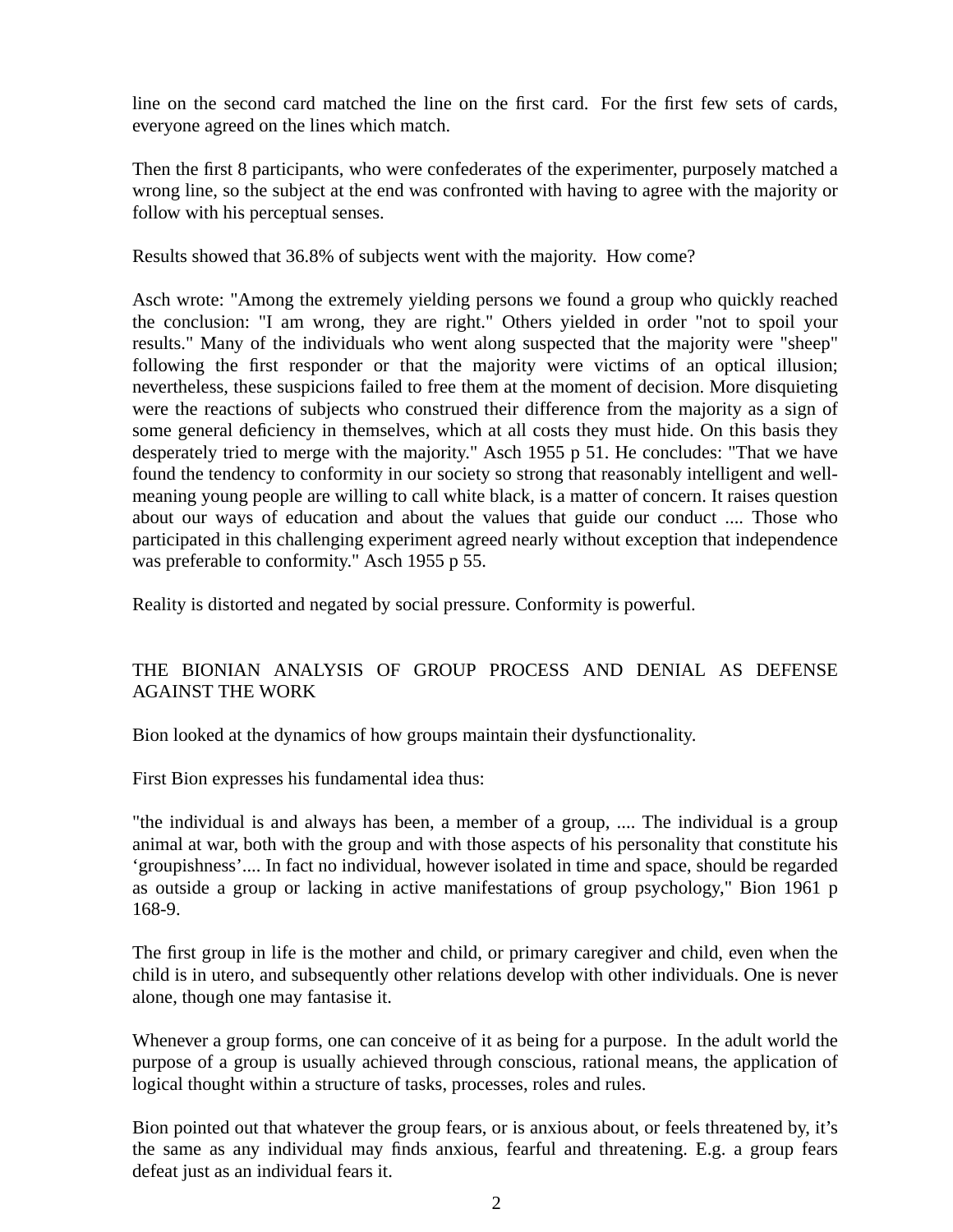In thinking about groups there is a representation in psychology of a group's effect conceptualised as "unconscious collusion."

Unconscious collusion is a tacit and unspoken agreement by a group to think, feel and behave in particular ways which exclude alternatives. Specific sorts of thoughts, feelings and behaviours are therefore prohibited or obliterated by an unconscious agreement. How do we know the collusion exists? A skilled outside observer of the group, without a vested interest in the group, can often identify those thoughts and feelings which have been excluded and provide them back to the group which then comes to realise the veracity of the external perception.

An example of this phenomenon is a family who come to a family therapy counselling session with unhappiness in their relationships but soon exhibit in the counselling room a failure to speak about certain behaviours of family members. They remain silent on these matters evidently for fear of upsetting each other. Examples include taboos on speaking about one family member's peculiar behaviours, speaking about sexual matters, speaking about roles and duties in the family, expressing certain emotions in the family. After some therapeutic work the counsellor often finds that the family members were completely unaware that some topics were taboo. They simply behaved as if there was an *assumption* that certain subjects were not present to be spoken about, and usually they were unaware of this assumption. The counsellor's work then may focus on making conscious what has been unconsciously prohibited in the family's interactions.

#### BION'S FINDINGS

Bion's work with groups in the 1940s threw light on unconscious assumptions which he published in his book "Experiences in Groups" in 1961.

He identified three group phenomena which were powerful unconscious and unlearned strategies of evasion and denial which were opposed to the conscious aims and intentions and efforts of the group fulfilling its purpose. He demonstrated how the assumptions satisfied the emotional needs of members of the group rather than the rational purposes which it had set itself to achieve.

He referred to them as basic assumptions.

The purposeful rational thinking and effective group he called the "work group."

The first basic assumption Bion called "*dependency*" in which the group behaves as if "the group met in order to be maintained by a leader on whom it depends for nourishment, material and spiritual, and protection," Bion 1961 p 147. The features of the dependent group are dominated by the urge to look after its members and make them feel good which avoids the bother and pain of the real purpose which would be accomplishing the work of the group. Attempts to change the group's focus on being 'looked after,' are resisted. If the leader is absent the dependent group concerns itself with what the leader would have thought. Bion mentioned the church as prone to this assumption.

A second basic assumption group he called "*pairing*" in which the group behaves with "hopeful expectation." Bion 1961 p 151. The features of the pairing group are dominated by the sense in the group that the pairing together of some members will solve all problems in the future. When pairings do occur, hope, Messianic hope, is vested in them. This future focus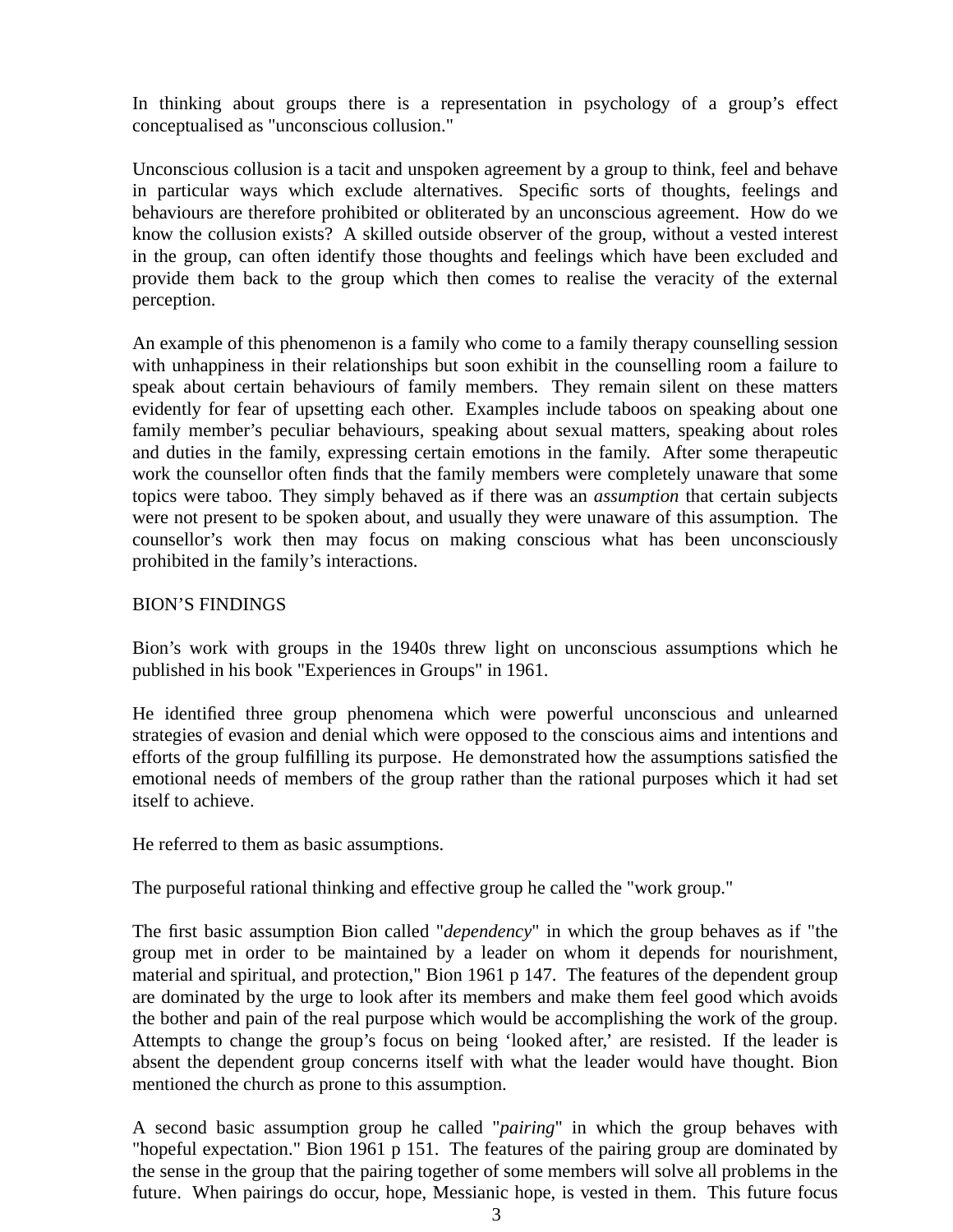defends them against present problems so they sustain a sense of hope which avoids the work. Bion mentioned the aristocracy whose concern with breeding as liable to suffer this assumption.

The third basic assumption group he called "*fight-flight*" in the which the group behaved as if it had "met to fight something or to run away from it," Bion 1961 p 151. The features of this group are dominated by the sense of an enemy who has to be fought, or escaped from by fleeing. Changes in the group's behaviour, such as a focus back on the actual work, is resisted by angry protest at perceived threats. Bion mentioned the army as vulnerable to suffering this assumption seeing everything in terms of a battle.

In general, groups phase in and out of these three states of assumptions and the *work* state until they either achieve their purpose of the work group or become caught in a basic assumption never to leave it.

He also said "I do not mean to claim that they are basic explanations which between them explain all conduct in the group - that would indeed be extravagant nonsense," Bion 1961 p 165.

The basic assumptions, when prevalent in the group, powerfully energise people to avoid the real rational, scientific work of the group.

# APPLICATION OF BION'S ANALYSIS TO A GROUP IN DENIAL OF MAN-MADE CLIMATE CHANGE

Below is some text which shall be used to apply some intimations of Bion's ideas about assumptions to try and understand what the group is actually doing in contrast to what it thinks it's doing.

The Intergovernmental Panel on Climate Change (IPCC), 4th report in 2007 was released with conservative but serious predictions about the effects of carbon on the planet.

In response to the report of the IPCC, an American private research organisation called The Heartland Institute sponsored a report by a group of its own making which called itself the Nongovernmental International Panel on Climate Change, the NIPCC.

Wikipedia states: "The Heartland Institute is an American conservative and libertarian public policy think tank based in Chicago, which advocates free market policies. The Institute is designated as a 501(c)(3) non-profit by the Internal Revenue Service and has a full-time staff of 40, including editors and senior fellows. The Institute was founded in 1984 and conducts research and advocacy work on issues including government spending, taxation, healthcare, tobacco policy, global warming, information technology and free-market environmentalism. In the 1990s, the group worked closely with the tobacco company Philip Morris to question the science linking secondhand smoke to health risks, and to lobby against government public-health reforms. More recently, the Institute has focused on questioning the science of climate change, and was described by the New York Times as "the primary American organization pushing climate change skepticism." The Institute has sponsored meetings of climate change skeptics, and has been reported to promote public school curricula challenging the scientific consensus on climate change." Wikipedia.org 2012.

The title of the Heartland Institute published report was: "Climate Change Reconsidered: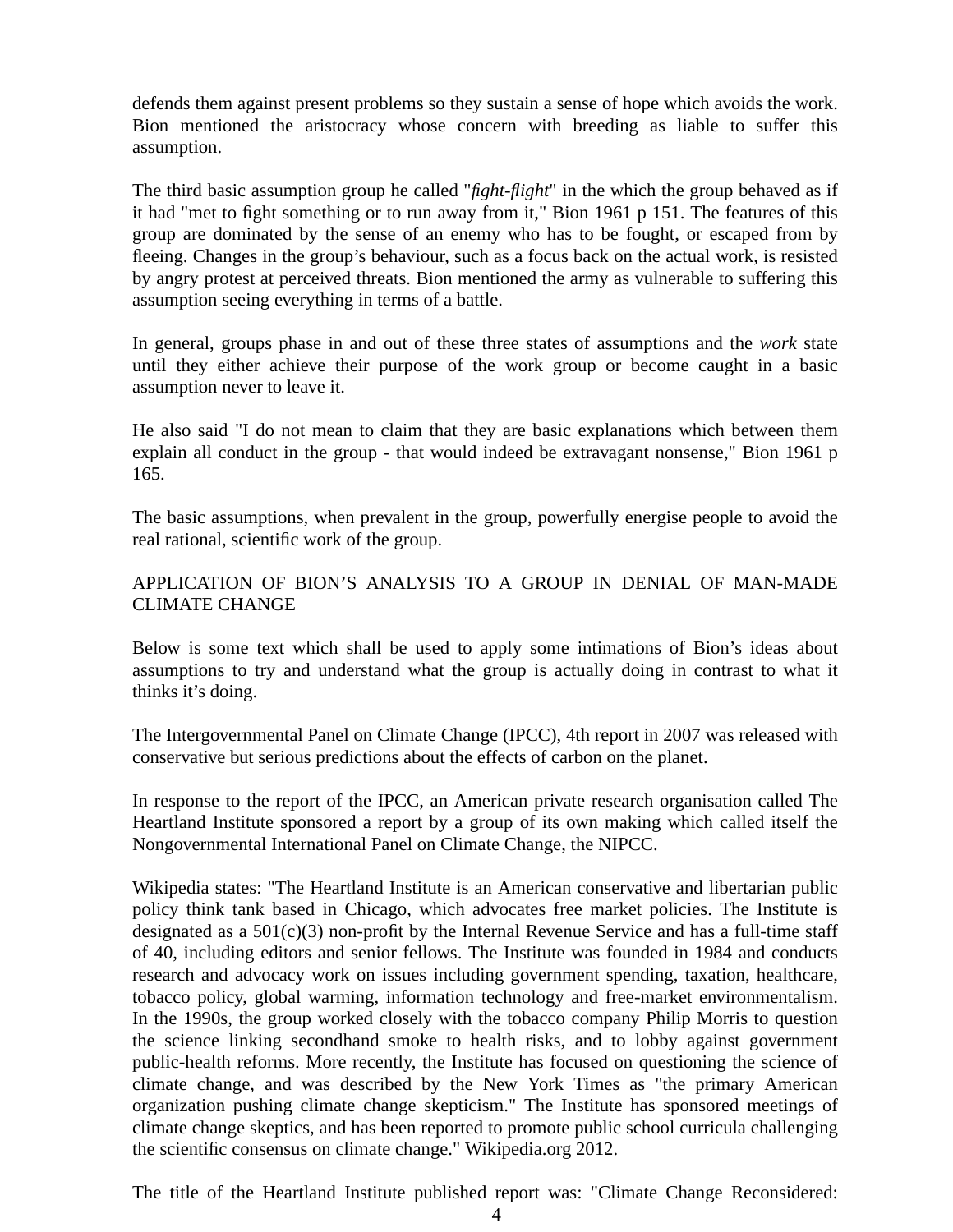2011 Interim Report" by Idso et.al 2011, and it was published for the Nongovernmental International Panel on Climate Change (NIPCC). It's subtitle was "Recanting Alarmists, Climategate."

------------------start text------------------------------------

Mike Hulme (2009), a professor of climate change in the School of Environmental Sciences at the University of East Anglia and a contributor to the Intergovernmental Panel on Climate Change (IPCC), published in 2009 a book that contained admissions of uncertainty rarely voiced by insiders of the climate change research community. Hulme wrote, "the three questions examined above 'What is causing climate change? By how much is warming likely to accelerate? What level of warming is dangerous?' represent just three of a number of contested or uncertain areas of knowledge about climate change" (p. 75).

Hulme also admitted, "Uncertainty pervades scientific predictions about the future performance of global and regional climates. And uncertainties multiply when considering all the consequences that might follow from such changes in climate" (p. 83). On the subject of the IPCC's credibility, he admitted it is "governed by a Bureau consisting of selected governmental representatives, thus ensuring that the Panel's work was clearly seen to be serving the needs of government and policy. The Panel was not to be a self-governing body of independent scientists" (p. 95).

These are all basic "talking points" of global warming realists, which invariably result in charges of "denial" and "industry shill" when expressed by someone not in the alarmist camp. To see them written by Hulme reveals how the debate has changed.

Just months after Hulme's book was released, a large cache of emails was leaked by someone at the Climatic Research Unit at the University of East Anglia. "Climategate," as it has come to be known, revealed deliberate efforts by leading scientific supporters of the IPCC, and of climate alarmism more generally, to hide flaws in their evidence and analysis, keep "skeptics" from appearing in peer-reviewed journals, and avoid sharing their data with colleagues seeking to replicate their results (Bell, 2011; Sussman, 2010; Montford, 2010). The emails reveal that important data underlying climate policy are missing or have been manipulated.

----------------------end text----------------------------------

One phenomenon apparent in this quoted passage is the sense of an enemy, described as the "scientific supporters of the IPCC" and the perpetrators of "climate alarmism." This alerts us to the fight-flight response. Heartland behaves as if there is an enemy who has to be fought off. A second group of enemies are the IPCC panel and the governments whose needs they serve. These are suggestively cast into the enemy camp because they lack "credibility." What is being avoided here? Attention to the scientific findings.

A second aspect is naming its report as "Published for the Nongovernmental International Panel on Climate Change (NIPCC)." This can be seen as an attempt to inflate its own importance to the level of the IPCC. It's entered into a sort of masculinity dominance ritual. It's the narcissistic position. It exhibits unconsciously, envy of the IPCC, and envy which is made up of both wanting to be bathed in the authority, fame and glory of the UN IPCC, and also wanting to destroy it by replacing its conclusions and taking all the spoils for itself. This is another manifestation of the fighting response of the fight-flight basic assumption that the group is unconsciously acting out.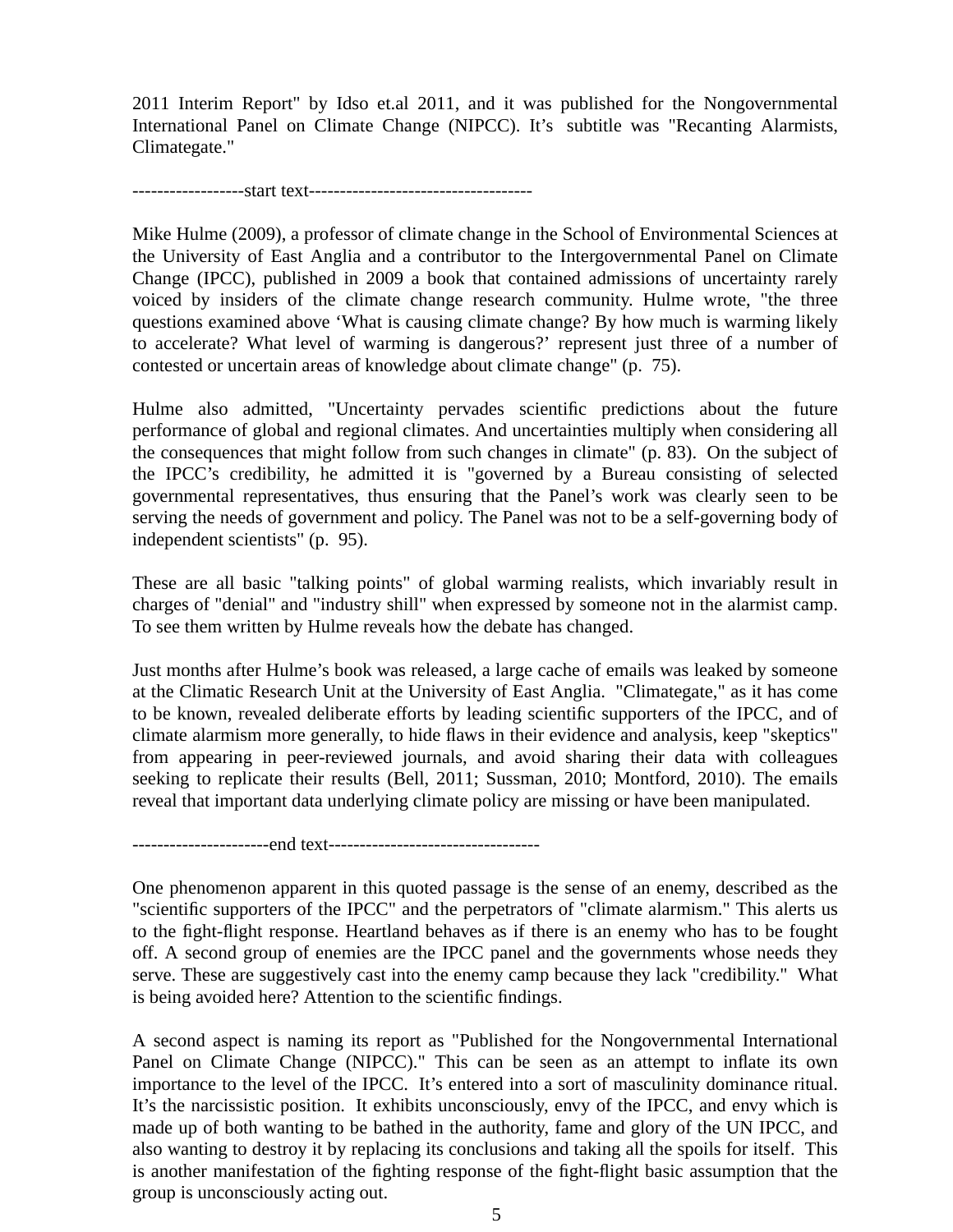A third aspect is the way in which Heartland's focus is onto doubt. (One needs to keep in mind that over 97% of climate scientists conclude that the man-made climate change is occurring and that the errors in the IPCC report were very minor, and were subsequently amended in open scientific forums.) This focus on doubt avoids focusing on the vast bulk of scientific findings. The purpose of such refracted viewing is to look after the Heartland organization and resist any threats to its fundamentals or even its existence. Again its about dealing with an enemy, but has the character of a sniper as opposed to an open confrontation. It masquerades as scientific in its presentation with academic references and quotations from scholars but uses these to foment doubt in a war of words. It's fight mentality, which again avoids the more difficult work of rational analysis of the scientific data.

A fourth aspect is the sense of passion in the passage. The phrase "rarely voiced by insiders" is meant to evoke a sense that insiders in the IPCC have dissident voices but they don't voice them. This has the slight echo of paranoia, of a significant suspiciousness of others, and together with a sense that they are not being looked after by those dissident scientists. In this case, there are suggestions of the basic assumption of dependency. They yearn to be looked after. But it is a perverse expectation given the fighting position they assume.

A fifth aspect is the suggestion of an argument from authority. Belief in Professor Hulme's views perpetrating doubt are dependent on his status. His statements are quoted without any corroborating evidence such as figures of viewpoints which he found. This presentation suggests the dependency assumption where the organisation expects to be looked after by leaders, or in this case eminent individuals who simulate leaders. Argument from authority has no rational validity.

A sixth aspect is the use by the writers of a particular political mode of operation which creates doubt, and then proposes the solution to that doubt it has created. This is a manipulation commonly used in politics. One creates the problem and then proposes the solution but the reality is that the problem was manufactured for a political purpose. In the case of the Heartland Institute, the manipulation is to create doubt about man-made climate change which discredits the scientists, and then propose their self-proclaimed equally scientifically based analysis. The putative purpose of the manipulation is to allow the public to relax into scepticism and denial which offers them the comfort of not having to do anything. The actual purpose is propaganda on behalf of its constituents who are many large US corporations. The irony is that Heartland accuses the scientist's spokespeople of manipulation. The fact that over 97% of climate scientists do not express doubts exposes the Heartland manipulation. The manipulative behaviour of Heartland implies that little or nothing needs to be done about the climate. That behaviour suggests the assumption of pairing where the suggestion is that if you join with them, the problems will be solved for the future. This approach defends against having to deal with the problems of climate change at all.

#### LAST POINTS

It is the emotional experiences which Bion draws attention to that alerts us to the idea that thinkers of the Hearland type do not have much belief in their capacity for learning by experience or learning from experience. It can be seen to boil down to the hatred of a process of development. There is a hatred of having to learn by experience at all, and lack of faith in the worth of such a kind of learning.

The basic assumptions group operates with the underlying fantasy of its own omniscience which is simply vested in its current example of itself, but it masks this with allegedly rational